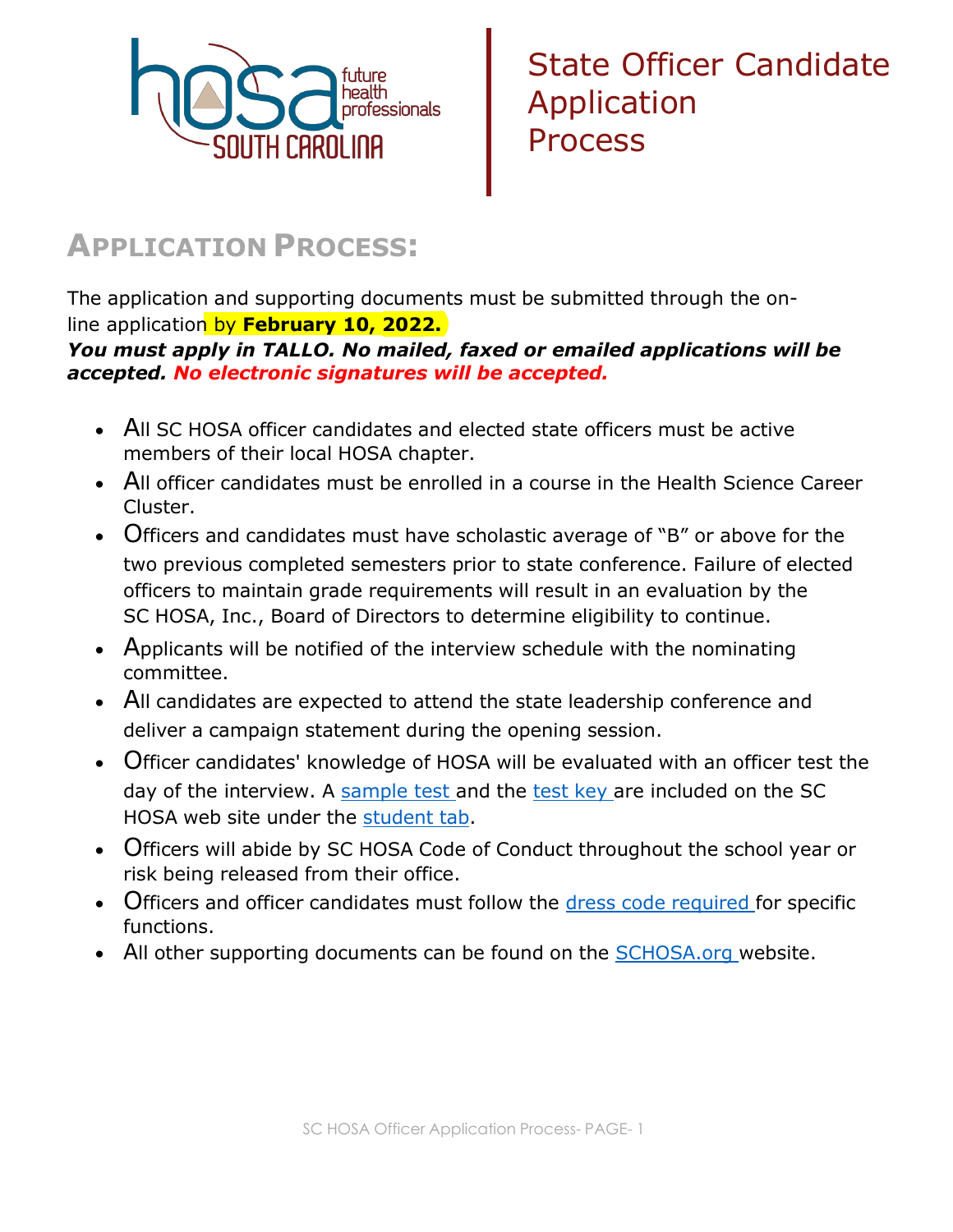

**The below items MUST be included as part of the officer application and uploaded in the on-line application, where indicated by February 10, 2022**. If items require a signature, you must print the form, obtain the appropriate signature(s), scan and upload where indicated.

**All forms must be in PDF format**. All fields are required to be completed in the TALLO submission. If you don't have information to enter in a required "document upload" entry, you will need to upload a document with N/A and/or an explanation of why you don't have information to enter.

## **Your name and school name should be on every page of every form uploaded into your state officer application.**

The following forms are required to be upload into your application:

- 1. HOSA Office(s) held
- 2. Characteristics, abilities and experiences to be a good choice for an officer
- 3. Participation in your local chapter
- 4. Recognition awards and honors
- 5. Educational and career plans
- 6. Officer [Candidate Pre-Screening](http://www.schosa.org/wp-content/uploads/2019/09/StateOfficerCandidateScreening_ADVISOR.pdf) Form (This form should be emailed by the advisor to [schosa@outlook.com b](mailto:schosa@outlook.com)y the posted deadline).
- 7. [State Officer](http://www.schosa.org/wp-content/uploads/2021/11/Support-form_2022.pdf) Nomination of Support form
- 8. Letter of [Commitment](http://www.schosa.org/wp-content/uploads/2017/11/Letter-of-Commitment.pdf)
- 9. [State Officer](http://www.schosa.org/wp-content/uploads/2017/11/Officer-Code-of-Conduct.pdf) Code of Conduct
- 10. Dress Code/Travel [Policy/Travel Rubric](http://www.schosa.org/wp-content/uploads/2021/11/2022-23_Travel_Rubric_DressCode_Travel-Policy11-26-21.pdf) Form (include all three pages).
- 11. Transcript of grades
- 12. Personal Statement: One to two paragraphs; **typed**, double-spaced, Arial or Verdana and size 12 font. Topic: "How I plan to contribute if elected as a SC HOSA State Officer?
- 13. [YouTube Video,](http://www.schosa.org/wp-content/uploads/2019/09/YouTubeInstructions.pdf) Your HOSA story and why you want to be an officer.